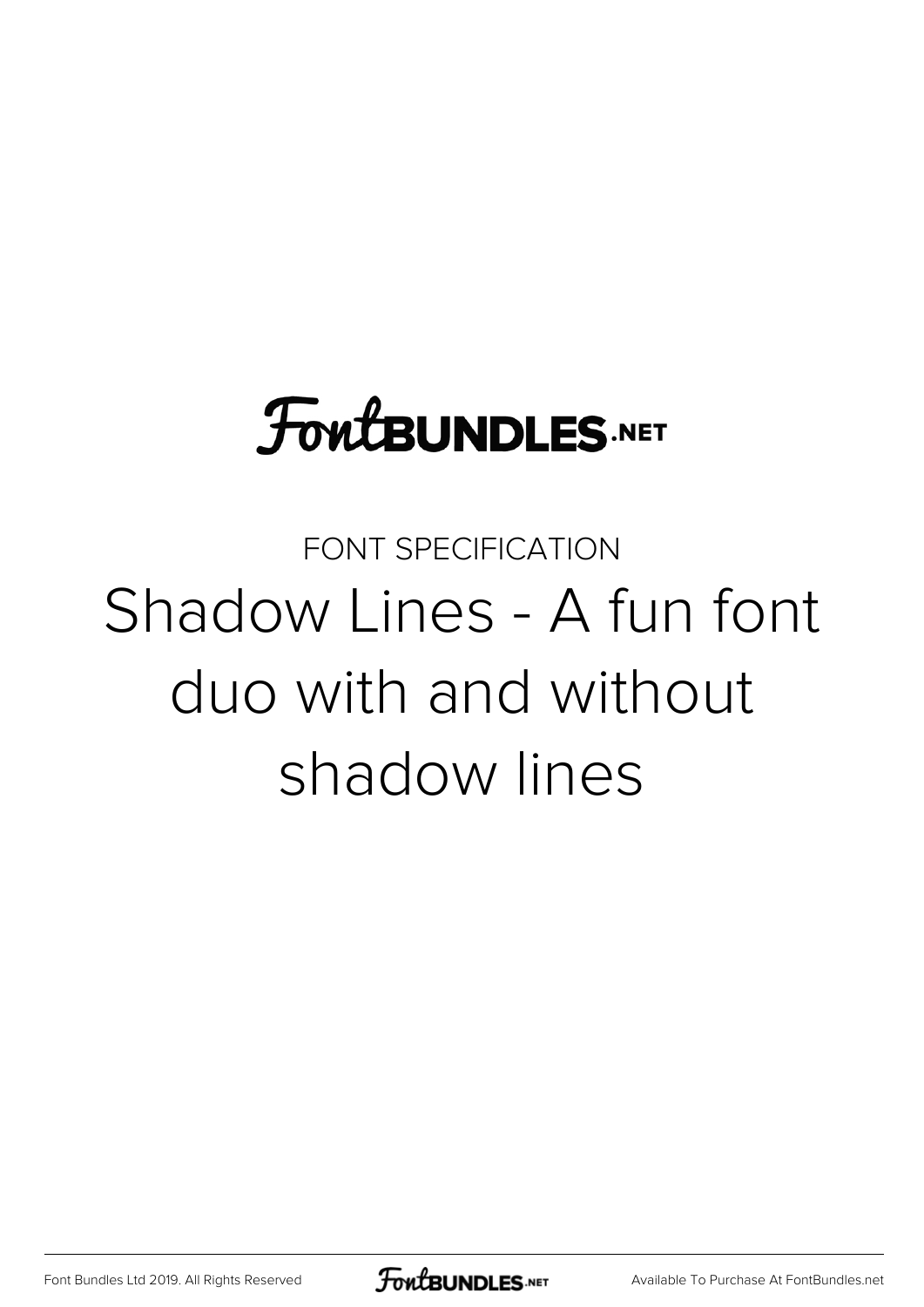Shadow Lines - Naked - Regular

**Uppercase Characters** 

# ABCDEFGHIJKLMNOPQRSTU VWXYZ

Lowercase Characters

# abcdefghijklmnopqrstuvw x y z

**Numbers** 

## 0123456789

Punctuation and Symbols

# ļ

All Other Glyphs

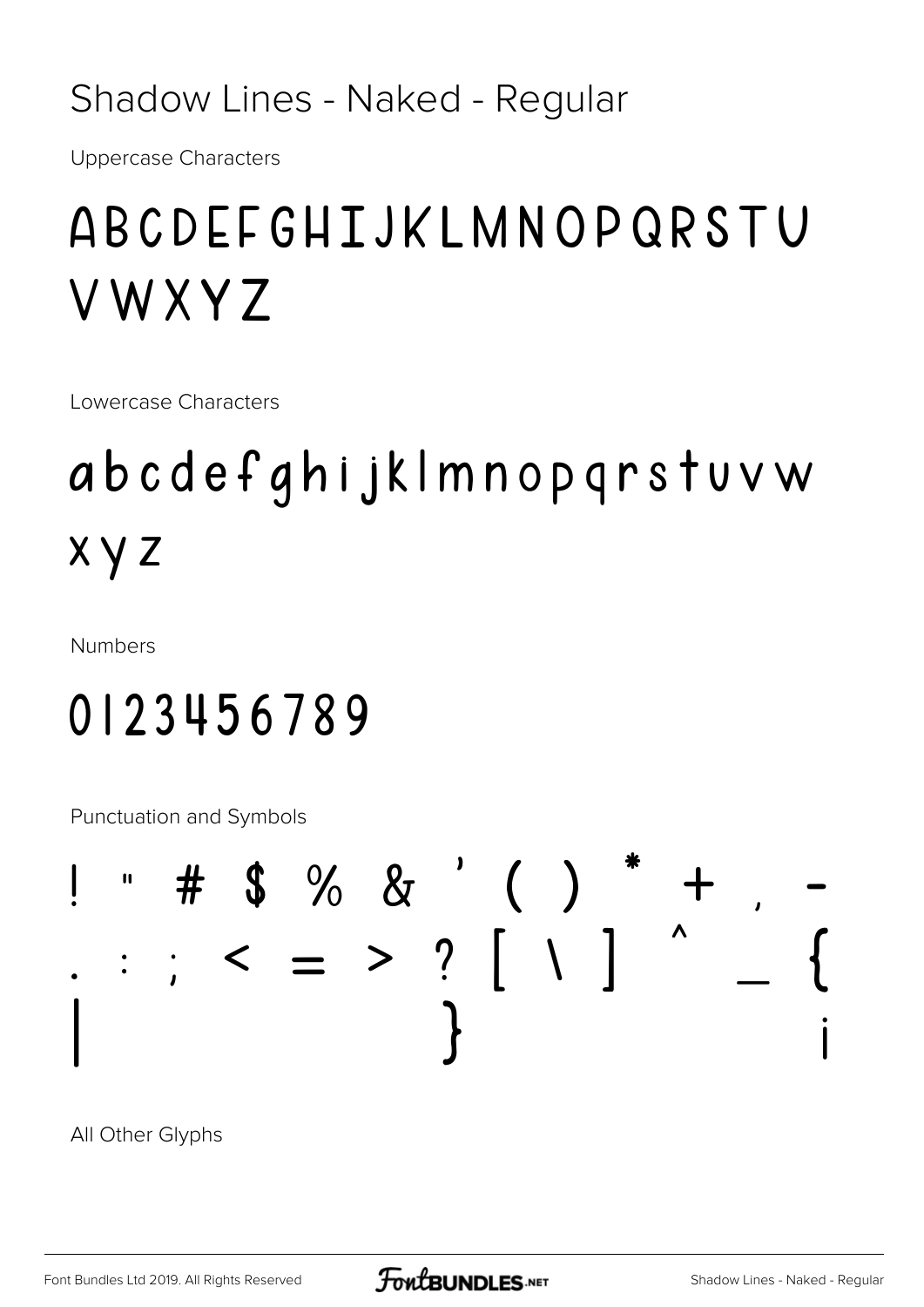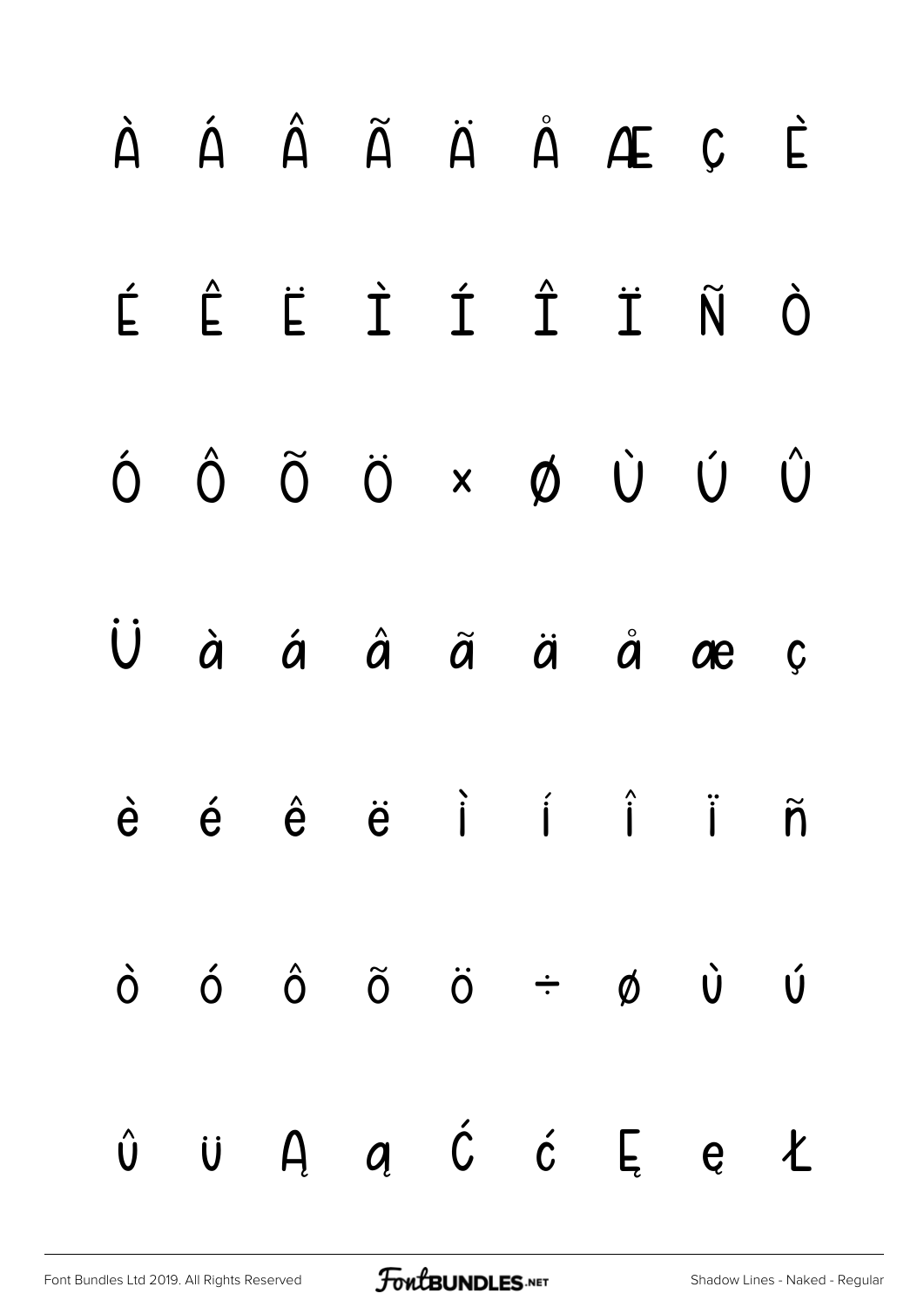# ł Ń ń Ś ś Ź ź Ż ż

 $\mathbf{N}$  $\boldsymbol{\mathcal{D}}$ 

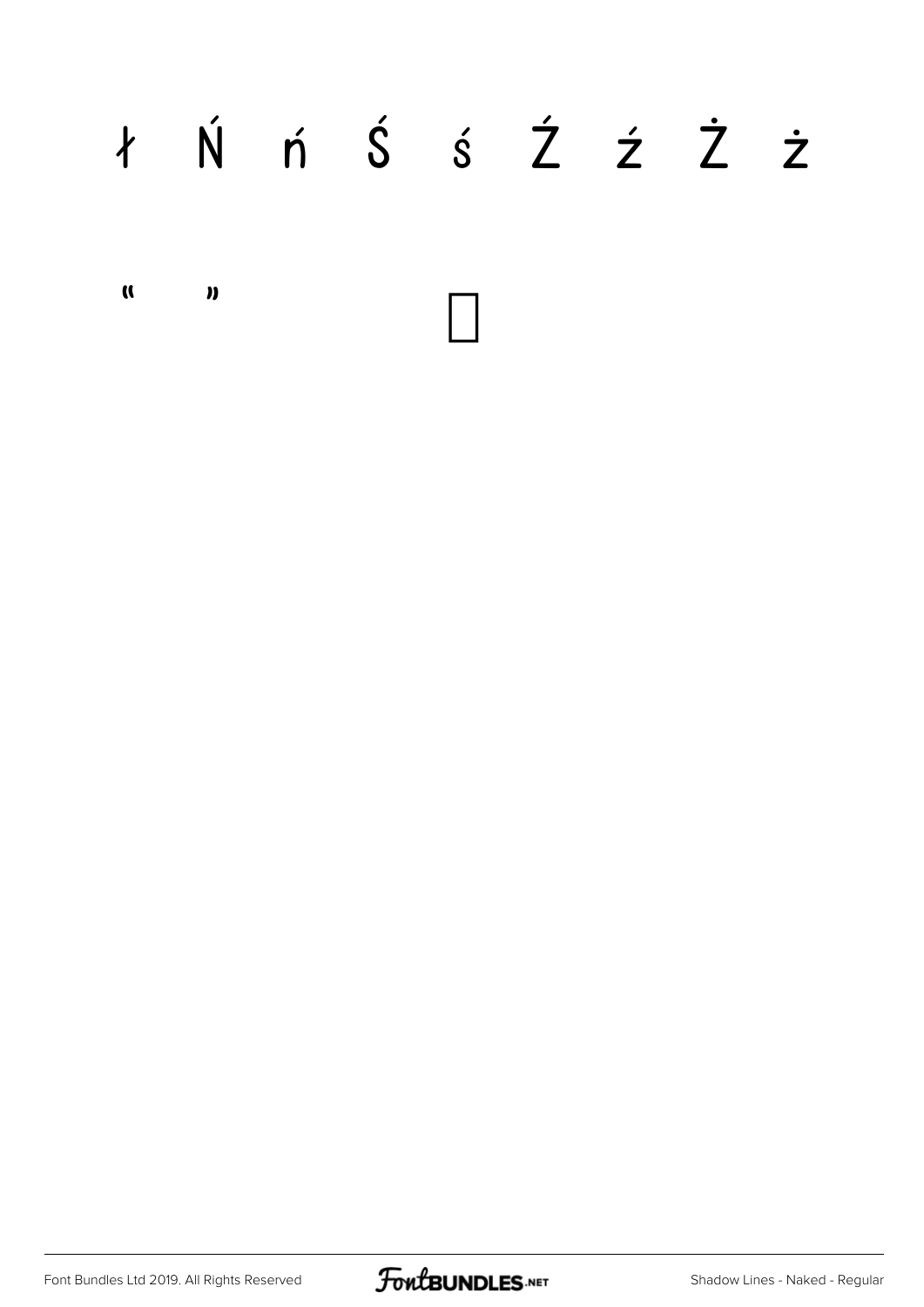#### Shadow Lines - Regular

**Uppercase Characters** 

# ABCDEFGHIJKLMNOPQRST UVWXYZ

Lowercase Characters

# abcdefghijklmnopgrstuvw  $X \vee Z$

**Numbers** 

## 0123456789

Punctuation and Symbols

# # \$ % & ' ( )<br> $:$  < = > ? [ \ ]

All Other Glyphs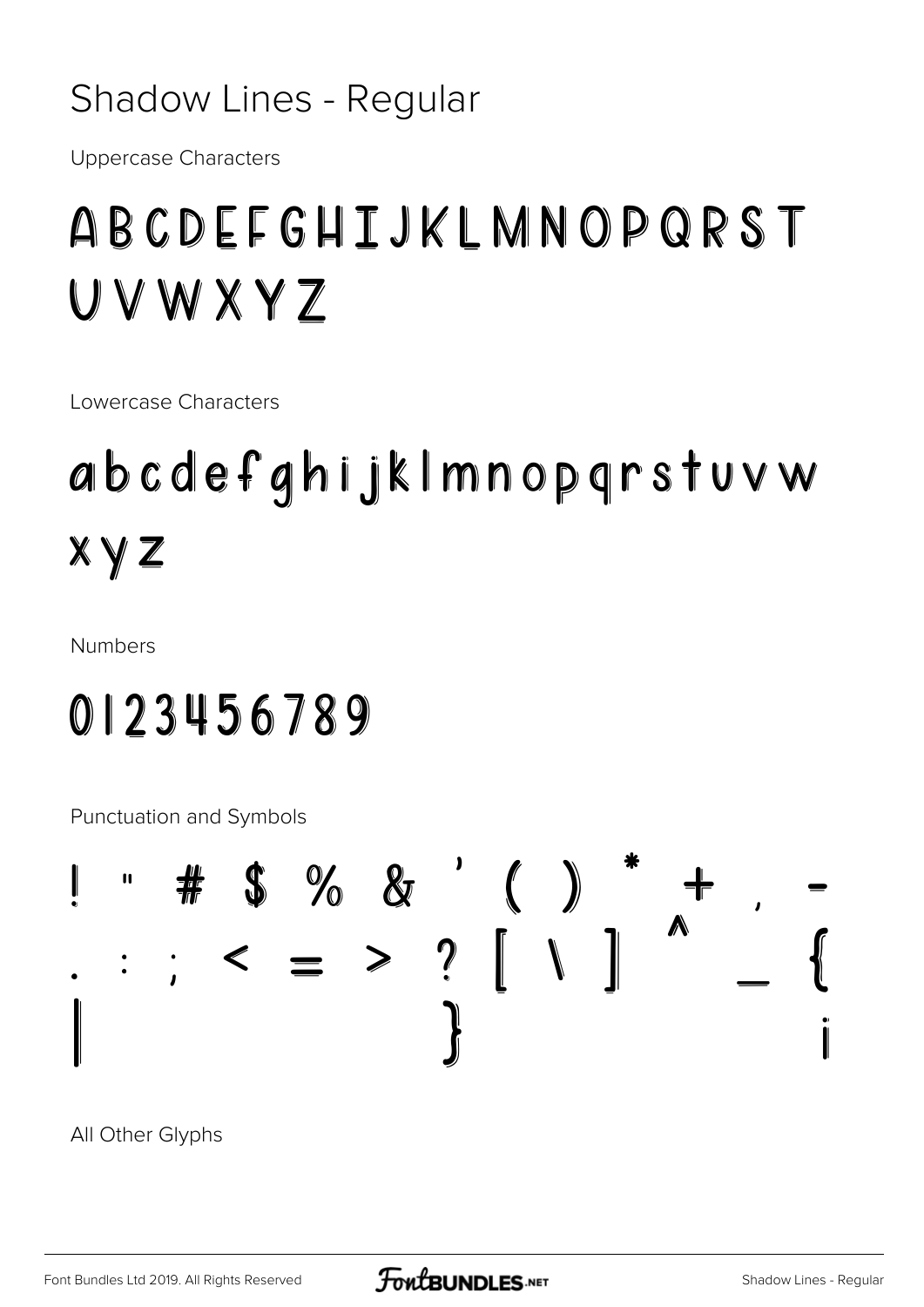